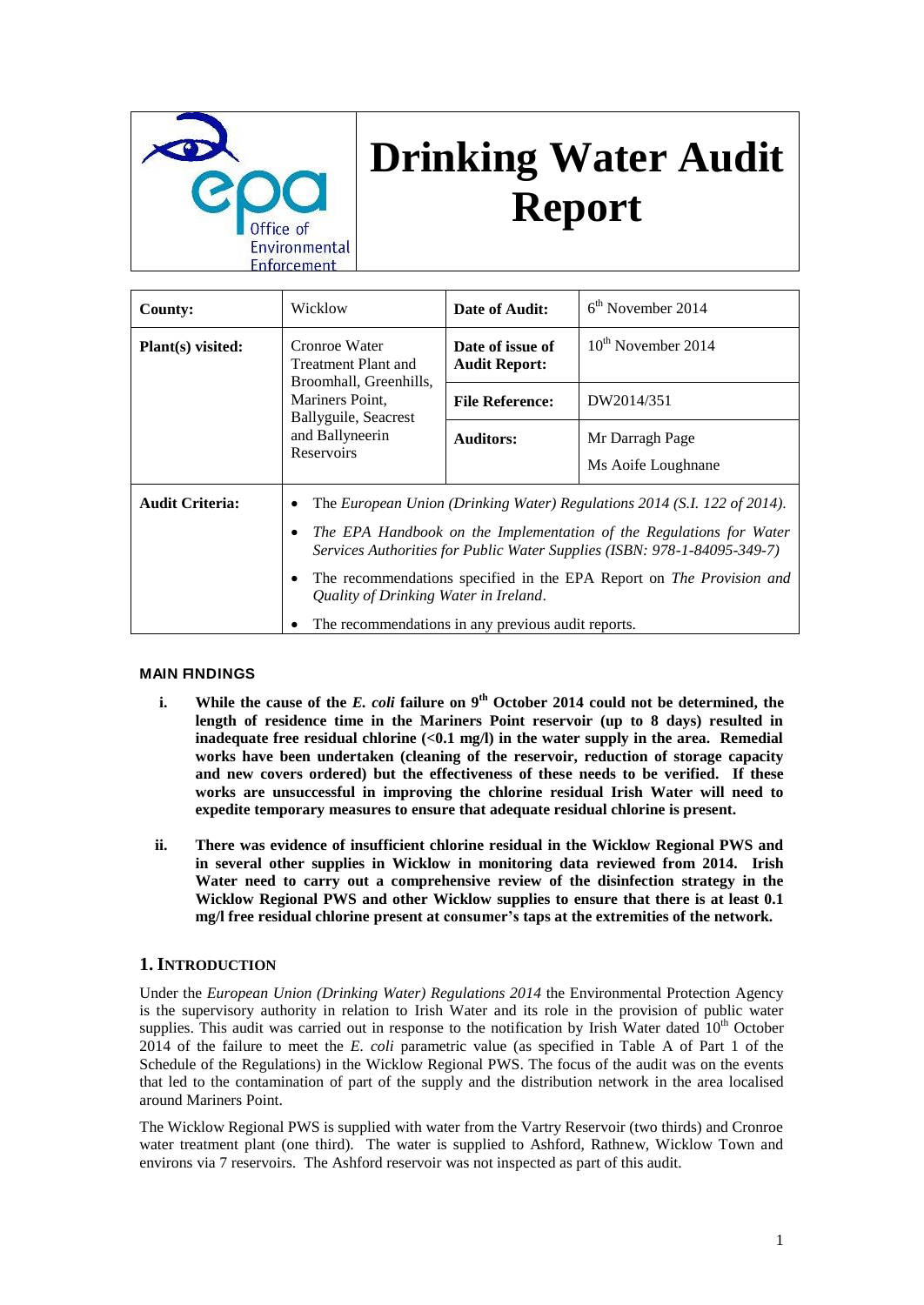Photographs taken by Aoife Loughnane during the audit are attached to this report and are referred to in the text where relevant.

The opening meeting commenced at 10.00 am at the Mariners Point reservoir. The scope and purpose of the audit were outlined at the opening meeting. The audit process consisted of interviews with staff, review of records and observations made during an inspection of the treatment plant. The audits observations and recommendations are listed in Section 2 and 4 of this report. The following were in attendance during the audit.

Representing Irish Water: (\* indicates that person was also present for the closing meeting)

John Leamy – Irish Water\*

Grainne Carey – Compliance Analyst, Irish Water\* Tselophile Tlou – Water Engineer, Irish Water\* Larry Wolohan – Senior Engineer, Wicklow County Council\* Tom Griffin – Senior Executive Chemist, Wicklow County Council\* Fergal Sheerin – Technician, Wicklow County Council\*

Pat Dowling – Caretaker, Wicklow County Council\*

John DeCourcy – Town Foreman, Wicklow County Council

Representing the Environmental Protection Agency:

Darragh Page – Inspector, Environmental Protection Agency\* Aoife Loughnane – Inspector, Environmental Protection Agency\*

# **2. AUDIT OBSERVATIONS**

*The audit process is a random sample on a particular day of a facility's operation. Where an observation or recommendation against a particular issue has not been reported, this should not be construed to mean that this issue is fully addressed.*

| 1. | <b>Source Protection</b>             |                                                                                                                                                                                                                                                                                                                                                                   |  |  |  |  |
|----|--------------------------------------|-------------------------------------------------------------------------------------------------------------------------------------------------------------------------------------------------------------------------------------------------------------------------------------------------------------------------------------------------------------------|--|--|--|--|
|    | a.                                   | Source protection was not examined as part of this audit.                                                                                                                                                                                                                                                                                                         |  |  |  |  |
| 2. | <b>Chlorination and Disinfection</b> |                                                                                                                                                                                                                                                                                                                                                                   |  |  |  |  |
|    | a.                                   | The water supplied from the Vartry Reservoir water treatment plant is chlorinated at Vartry<br>prior to mixing at the Cronroe water treatment plant.                                                                                                                                                                                                              |  |  |  |  |
|    | b.                                   | Since the previous audit the chlorination point for the final water from Cronroe has been<br>moved from the mixing tank to the channel between the Cronroe plant and the mixing tank.                                                                                                                                                                             |  |  |  |  |
|    | $c_{\cdot}$                          | Records at the water treatment plant indicated that the chlorine levels from the manual test<br>have been recorded daily but written recording of the results from the chlorine monitor<br>only commenced one week prior to the audit.                                                                                                                            |  |  |  |  |
|    | d.                                   | The Caretaker does not have access to the SCADA and therefore cannot access the trends<br>on the chlorine monitor in the event of a low chlorine result or discrepancy in the results<br>between the monitor and the handheld test. A previous discrepancy in these results had<br>been flagged by the EPA to Irish Water which has subsequently been resolved by |  |  |  |  |
|    | e.                                   | calibrating the monitor.<br>There are currently no rechlorination points within the Wicklow Regional PWS distribution<br>network. However, Irish Water stated that a rechlorination point is planned for water                                                                                                                                                    |  |  |  |  |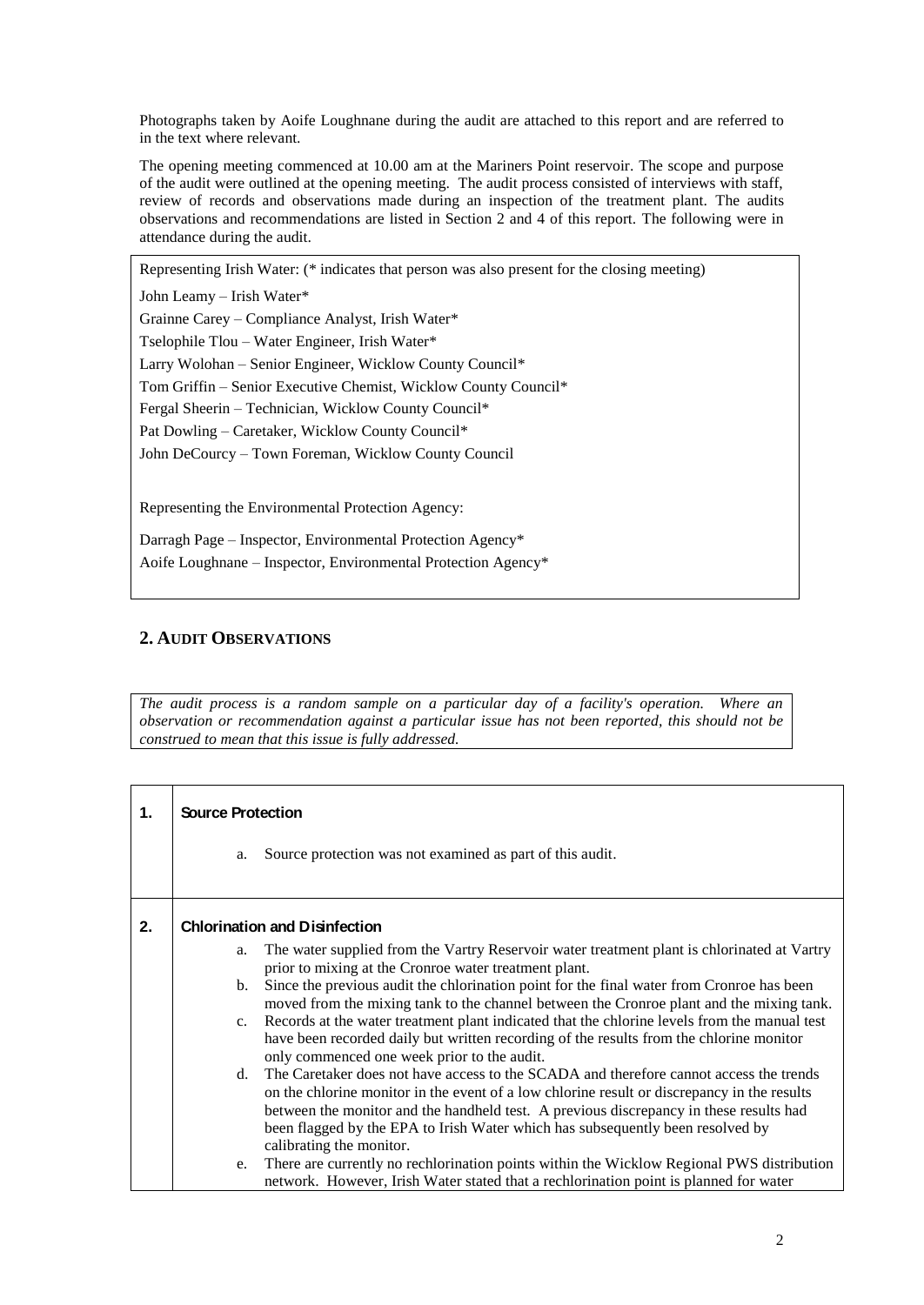|    | coming from the Broomhall reservoir.<br>Low chlorine residuals were noted in the distribution network with 3 of the 8 compliance<br>f.<br>monitoring samples in the period January to June 2014 in the Wicklow Regional PWS<br>having low chlorine residuals $(0.1 \text{ mg/l}).$<br>At Cronroe WTP, there was an open hole in the floor at the point where the chlorine dosing<br>g.                                                                                                                                                                                                                                                                                                                                                                                                                                                                                                                                                                                                                                                                                                                                                                                                                                                                                                                                                                                                                                                                                                                                                                                                                                                                                                                                                                                                                             |
|----|--------------------------------------------------------------------------------------------------------------------------------------------------------------------------------------------------------------------------------------------------------------------------------------------------------------------------------------------------------------------------------------------------------------------------------------------------------------------------------------------------------------------------------------------------------------------------------------------------------------------------------------------------------------------------------------------------------------------------------------------------------------------------------------------------------------------------------------------------------------------------------------------------------------------------------------------------------------------------------------------------------------------------------------------------------------------------------------------------------------------------------------------------------------------------------------------------------------------------------------------------------------------------------------------------------------------------------------------------------------------------------------------------------------------------------------------------------------------------------------------------------------------------------------------------------------------------------------------------------------------------------------------------------------------------------------------------------------------------------------------------------------------------------------------------------------------|
|    | line entered the filtered water channel (Photo 1). There is a potential risk for any spillage<br>on the ground to enter the final treated water channel.                                                                                                                                                                                                                                                                                                                                                                                                                                                                                                                                                                                                                                                                                                                                                                                                                                                                                                                                                                                                                                                                                                                                                                                                                                                                                                                                                                                                                                                                                                                                                                                                                                                           |
| 3. | <b>Treated Water Storage</b>                                                                                                                                                                                                                                                                                                                                                                                                                                                                                                                                                                                                                                                                                                                                                                                                                                                                                                                                                                                                                                                                                                                                                                                                                                                                                                                                                                                                                                                                                                                                                                                                                                                                                                                                                                                       |
|    | There is a complex network of treated water storage facilities in the Wicklow Regional<br>a.<br>PWS that have been developed over time.<br>The main distribution line (after Ashford) from the Cronroe plant travels to the Broomhall<br>$\mathbf{b}$ .<br>and Greenhills Reservoirs.<br>The Council stated that the Greenhills reservoir has approx. 1 day's storage. From here the<br>c.<br>water supplies part of Wicklow Town while the remainder travels directly to the Mariners<br>Point reservoir and from there to the Ballyguile reservoir (also called the Houghton Tank)<br>which serves a small number of houses on higher ground. The Mariners Point reservoir<br>had approx. 8 days storage but the volume has been reduced in half since the incident.                                                                                                                                                                                                                                                                                                                                                                                                                                                                                                                                                                                                                                                                                                                                                                                                                                                                                                                                                                                                                                             |
|    | Water from the Broomhill reservoir travels to the Ballyneerin reservoir (also called the<br>d.<br>Mount Carmel reservoir) and is also pumped via an adjacent sump to the Seacrest reservoir.<br>The Greenhills, Mariners Point, Ballyguile, Broomhall, Ballyneerin and Seacrest reservoirs<br>e.<br>were all inspected during the audit.                                                                                                                                                                                                                                                                                                                                                                                                                                                                                                                                                                                                                                                                                                                                                                                                                                                                                                                                                                                                                                                                                                                                                                                                                                                                                                                                                                                                                                                                           |
|    | <b>Greenhills Reservoir</b><br>Treated water from the Greenhills reservoir contains approx. 0.2 to 0.3 mg/l free residual chlorine.<br>Recent site clearance works have been undertaken to clear briers from the site. A visual<br>examination of the roof was carried out (the reservoir is below ground) and there were no obvious<br>signs of potential ingress.                                                                                                                                                                                                                                                                                                                                                                                                                                                                                                                                                                                                                                                                                                                                                                                                                                                                                                                                                                                                                                                                                                                                                                                                                                                                                                                                                                                                                                                |
|    | <b>Mariners Point Reservoir</b><br>Water supplied by the Mariners Point was found to be contaminated with 3 E. coli on 9 October<br>2014. This was confirmed by subsequent resampling at multiple locations on different dates up to<br>the $16th$ October 2014. Sampling has not continued past this date as it is assumed to be<br>contaminated until the remedial works are complete. The reservoir has a storage capacity of 500<br>$m3/d$ but only supplies water to approx. 120 persons. The area supplied contains an unfinished<br>estate and it was originally planned that land adjacent was to be developed but this has not occurred.<br>This means that there is excessive storage in the reservoir and insufficient residual chlorine in the<br>water exiting the reservoir. Recent site works were carried out to clear vegetation on the site and an<br>integrity assessment of the reservoir was carried out as well as cleaning and disinfection of the<br>reservoir. The assessment found no structural issues with the reservoir. The storage capacity of the<br>reservoir has also been reduced and level controls have been ordered to control water levels.<br>There are two metal plates on the roof of the reservoir covering access points. As the reservoir is<br>built into the hill (at ground level on one side) it is possible that surface water from the surrounding<br>area could have entered the access points. Wicklow County Council stated that this was a potential<br>source of contamination but could not prove it was the source of contamination in this case. New<br>covers have been ordered and the storage has been reduced in the reservoir. It is planned to flush<br>out the mains supplied by the Mariners Point reservoir when the new covers are installed. |
|    | <b>Ballyguile Reservoir</b><br>There are a small number of houses on higher ground that are supplied by this reservoir. Samples in<br>the area supplied by this reservoir were found to contain high levels of coliforms $($ >200 $)$ and low<br>levels of E. coli (up to 3). This reservoir is fed from the Mariners Point Reservoir. The area had<br>been overgrown (cleared by Wicklow County Council since the incident was detected). The<br>concrete around the vent was damaged and appeared to be open to ingress. The Council stated that<br>they have valves ordered to enable this reservoir to be bypassed and decommissioned.                                                                                                                                                                                                                                                                                                                                                                                                                                                                                                                                                                                                                                                                                                                                                                                                                                                                                                                                                                                                                                                                                                                                                                         |
|    | <b>Broomhall Reservoir</b><br>The Broomhall reservoir is a recently constructed reservoir that supplies water to Rathnew and parts<br>of Wicklow Town. Irish Water stated that a chlorine booster station is planned for the water leaving                                                                                                                                                                                                                                                                                                                                                                                                                                                                                                                                                                                                                                                                                                                                                                                                                                                                                                                                                                                                                                                                                                                                                                                                                                                                                                                                                                                                                                                                                                                                                                         |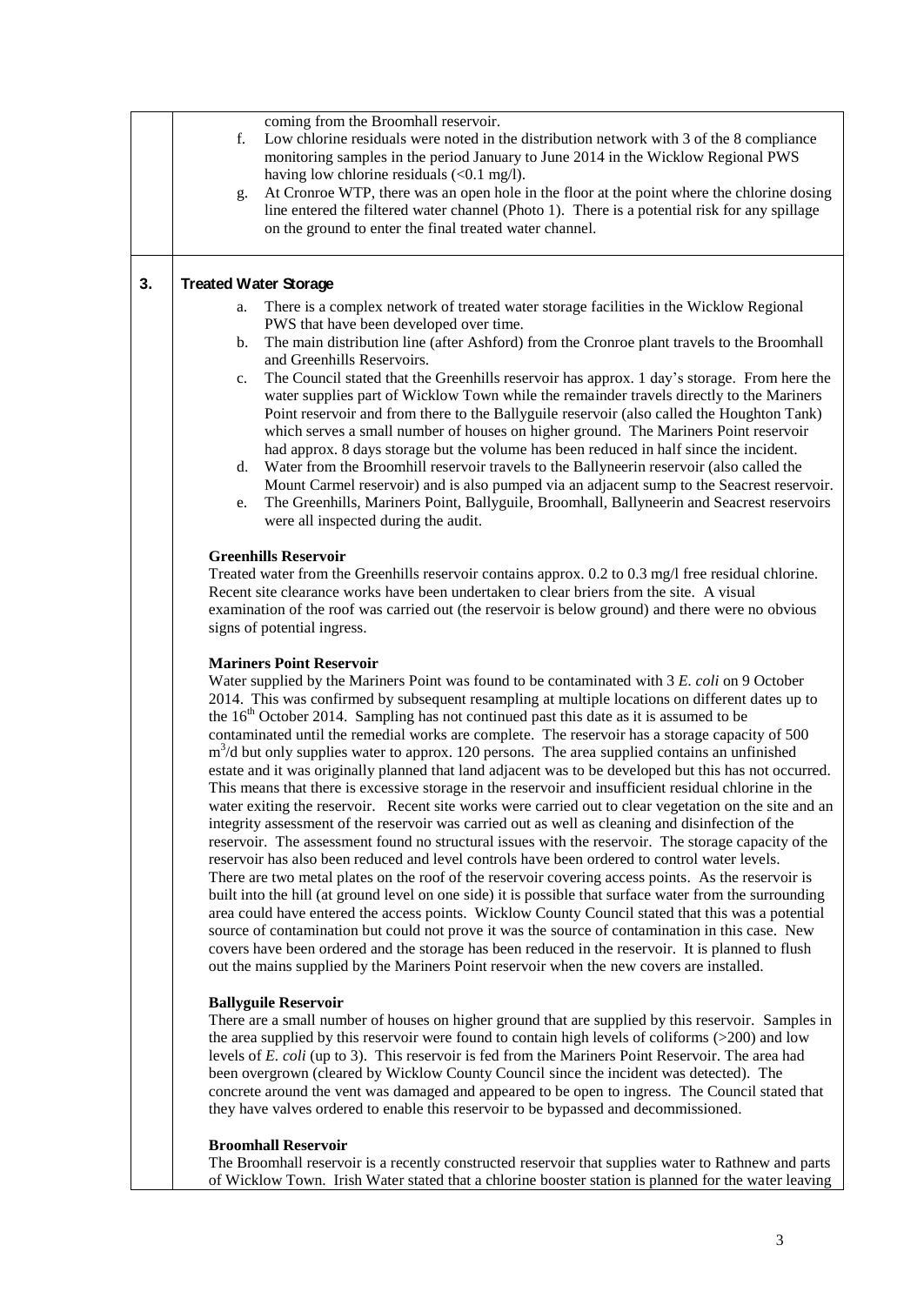|              | the reservoir to deal with low residuals in the network. This is to be in place in Q1 2015.                                                                                                                                                                                                                                                                                                                                                                                                                                                                                                                                                                       |
|--------------|-------------------------------------------------------------------------------------------------------------------------------------------------------------------------------------------------------------------------------------------------------------------------------------------------------------------------------------------------------------------------------------------------------------------------------------------------------------------------------------------------------------------------------------------------------------------------------------------------------------------------------------------------------------------|
|              | <b>Ballyneerin Reservoir</b><br>The Ballyneerin reservoir is located in the middle of a housing estate and supplies housing in the<br>vicinity. There were cracks on the roof of the reservoir (Photo 2) though Wicklow County Council<br>stated that there were no structural issues or ingress into the reservoir.                                                                                                                                                                                                                                                                                                                                              |
|              | <b>Seacrest Reservoir</b><br>The Seacrest reservoir is on higher ground and receives water from a sump adjacent to the<br>Ballyneerin reservoir. There was evidence of material being burnt at the base of the reservoir (Photo<br>3) while there were also cracks in the roof of the reservoir (Photo 4).                                                                                                                                                                                                                                                                                                                                                        |
|              | Wicklow County Council stated that they had originally applied to the Department of Environment,<br>Community and Local Government several years ago to construct a single reservoir on higher<br>ground to supply the entire area of Wicklow town but this had not been approved.                                                                                                                                                                                                                                                                                                                                                                                |
|              | Irish Water stated that a chlorine booster station was planned for water exiting the Broomhall<br>Reservoir as this was a recommendation of the THM audit carried out previously and it was thought<br>that this would enable the primary dose of chlorine at Cronroe WTP to be reduced. However, it was<br>pointed out by the auditors that while this might address low residuals in the area supplied by the<br>Broomhall reservoir it would not enable the primary dose to be reduced significantly as levels would<br>need to be maintained for the area supplied by the Greenhills reservoir.                                                               |
|              | Irish Water stated that it would review the effectiveness of the remedial works (reduced storage<br>capacity, elimination of the Ballyguile reservoir) on the quality of the water in the area supplied by<br>the Mariners Point reservoir and if this was not effective Irish Water would review whether a<br>chlorine booster station was required. The auditors stressed the urgency of removing the boil water<br>notice as soon as possible, and identified that temporary measures may be required to be<br>implemented as the installation of a full booster station could take time especially as there was not a<br>suitable electricity source on site. |
| $\mathbf{4}$ | <b>Management and Control</b><br>The EPA raised the issue of the general adequacy of the disinfection strategy in supplies<br>a.<br>across County Wicklow, referring to EPA correspondence dated 13th October 2014 which<br>pointed out that insufficient chlorine was present in 47 of the 123 compliance monitoring<br>samples in Wicklow during the period January to June 2014 (based on results posted on the<br>Wicklow County Council website). Irish Water stated that they were reviewing the<br>strategy in line with Irish Water overall disinfection strategy and would revert to the EPA<br>in due course.                                           |

# **3. AUDITORS COMMENTS**

The distribution network in the Wicklow Regional PWS is a complex system of multiple reservoirs supplying different parts of the scheme. In some cases water must pass through three distribution network reservoirs before being supplied to consumers resulting in excessive retention times. The current chlorine dose at the Cronroe water treatment plant appears to be insufficient to maintain a residual in the distribution network which is evidenced by insufficient chlorine residuals being detected in 3 of the 8 compliance monitoring samples between January and June 2014. While this was not the cause of the *E. coli* failures (since the primary chlorine dose was adequate there must have been a source of ingress into the system) if sufficient residual was present it could have prevented the incident from occurring.

Irish Water need to carry out a comprehensive review of the disinfection strategy in the Wicklow Regional PWS to ensure that there is at least 0.1 mg/l present at consumers taps at the extremities of the network.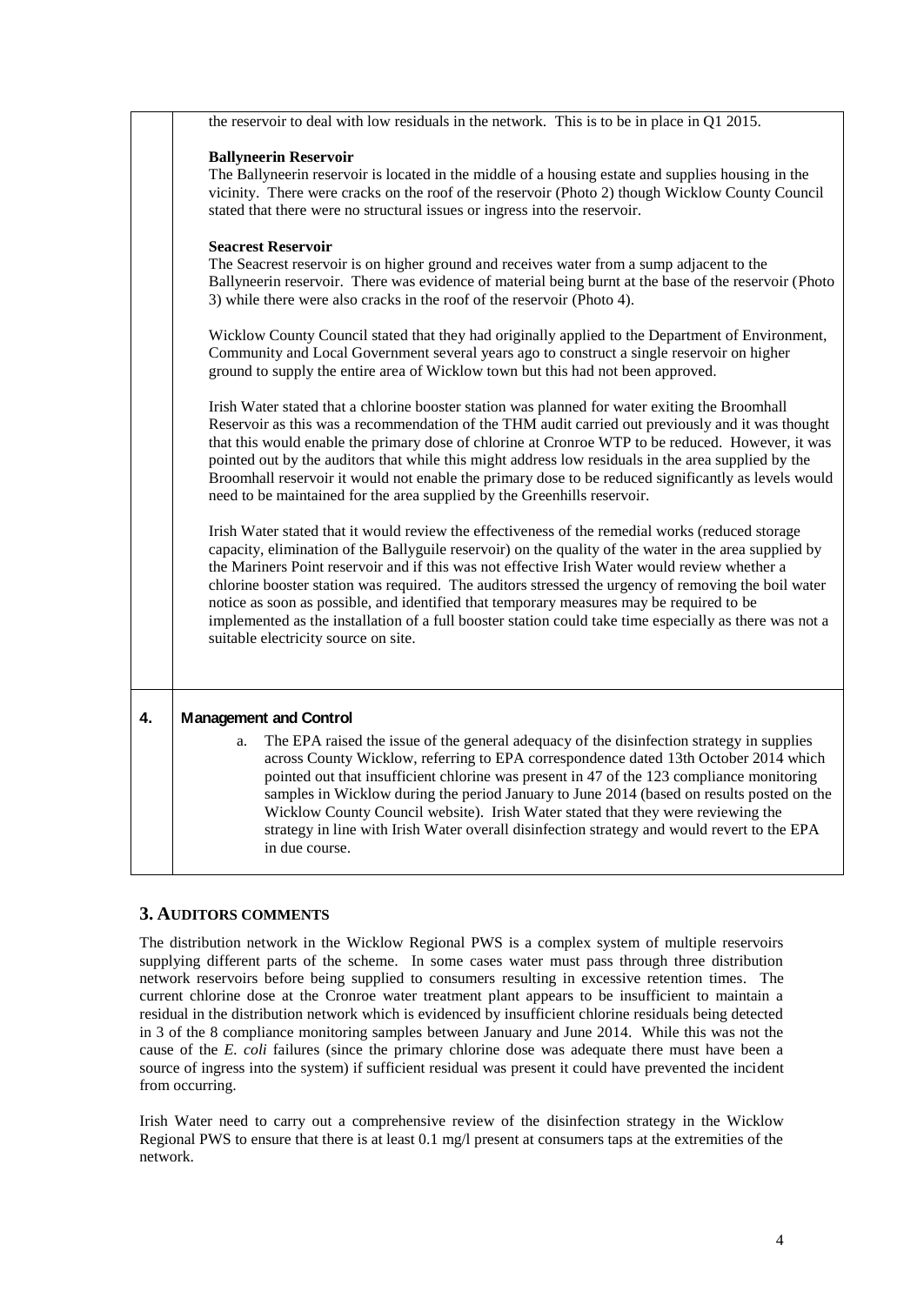## **4. RECOMMENDATIONS**

- 1. Irish Water should carry out a review of the disinfection strategy in the Wicklow Regional PWS. This should include a review of the adequacy and appropriateness of the primary dose and whether and where there is need for secondary chlorination in the network capable of ensuring at least 0.1 mg/l free residual chlorine in the distribution network at all times.
- 2. Irish Water should review the effectiveness of the remedial measures undertaken at the Mariners Point reservoir to determine if they have been successful in increasing the chlorine residual to a sufficient level (at least 0.1 mg/l) and eliminated microbiological contamination in that part of the distribution network.
- 3. If the remedial works in the Mariners Point reservoir are not successful Irish Water should consider short term contingency measures such as the installation of a temporary chlorination system in order to enable the removal of the boil water notice as soon as possible.
- 4. Irish Water should replace the covers on the Mariners Point reservoir with secure, lockable covers that prevent ingress.
- 5. Irish Water should investigate the cracks in the Ballyneerin and Seacrest reservoir roofs to determine if they are enabling ingress into the reservoirs.
- 6. Irish Water should fix the concrete around the vent at Ballyguile Reservoir to prevent ingress or decommission the reservoir as outlined by Irish Water during the audit.
- 7. Irish Water should take action to prevent burning or other illegal activity in the vicinity of the Seacrest reservoir. The area in the vicinity of Seacrest Reservoir should be cleaned up.
- 8. Irish Water should provide for access to the SCADA at the Cronroe water treatment plant.
- 9. Irish Water should seal the hole in the floor of the water treatment works to reduce the potential for any spillages on the floor of the water treatment works entering the final treated water.
- 10. Irish Water should carry out an investigation into the disinfection strategy in Wicklow and outline what actions are to be taken to ensure that at least  $0.1 \text{ mg/l}$  free residual chlorine is present in the schemes listed in the EPA email of  $13<sup>th</sup>$  October 2014.

## **FOLLOW-UP ACTIONS REQUIRED BY THE LOCAL AUTHORITY**

During the audit the Water Services Authority representatives were advised of the audit findings and that action must be taken as a priority by Irish Water to address the issues raised. This report has been reviewed and approved by Mr Brendan Wall, Manager (Environmental Enforcement).

Irish Water should submit a report to the Agency within one month of the date of this audit report detailing how it has dealt with the issues of concern identified during this audit. The report should include details on the action taken and planned to address the various recommendations, including timeframe for commencement and completion of any planned work.

The EPA also advises that the findings and recommendations from this audit report (especially in relation to insufficient chlorine residuals in networks) should, where relevant, be addressed at all other treatment plants operated and managed by Irish Water.

Please quote the File Reference Number in any future correspondence in relation to this Report.

# **Report prepared by:**  $\sqrt{2\pi}$   $\frac{2}{3}$  **Date:**  $10^{th}$  November 2014

Darragh Page Inspector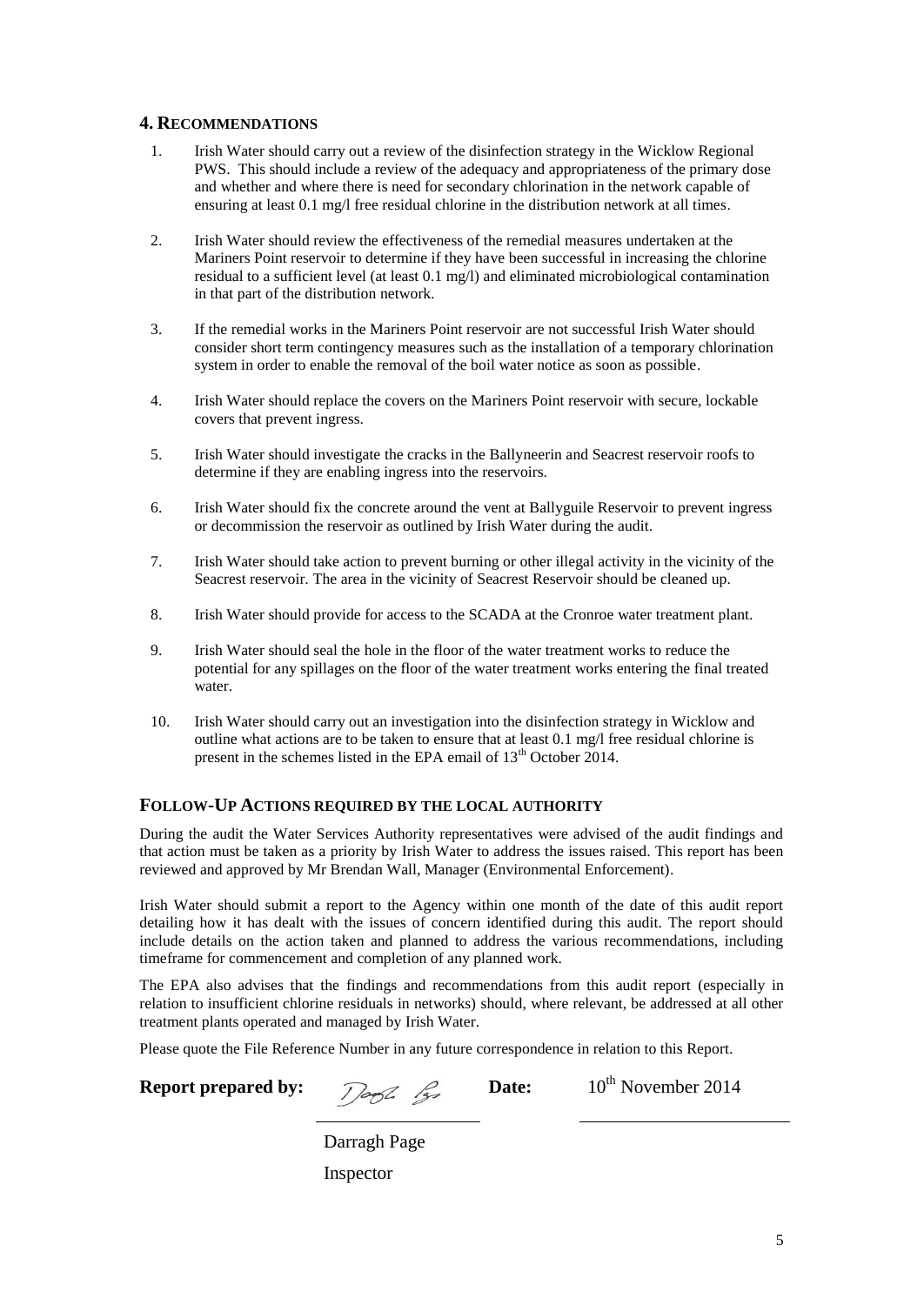

**Photo 1. Hole observed in the floor of the Cronroe WTP leading to the filtered water channel.**



**Photo 2. Crack observed in the roof of the Ballyneerin Reservoir.**